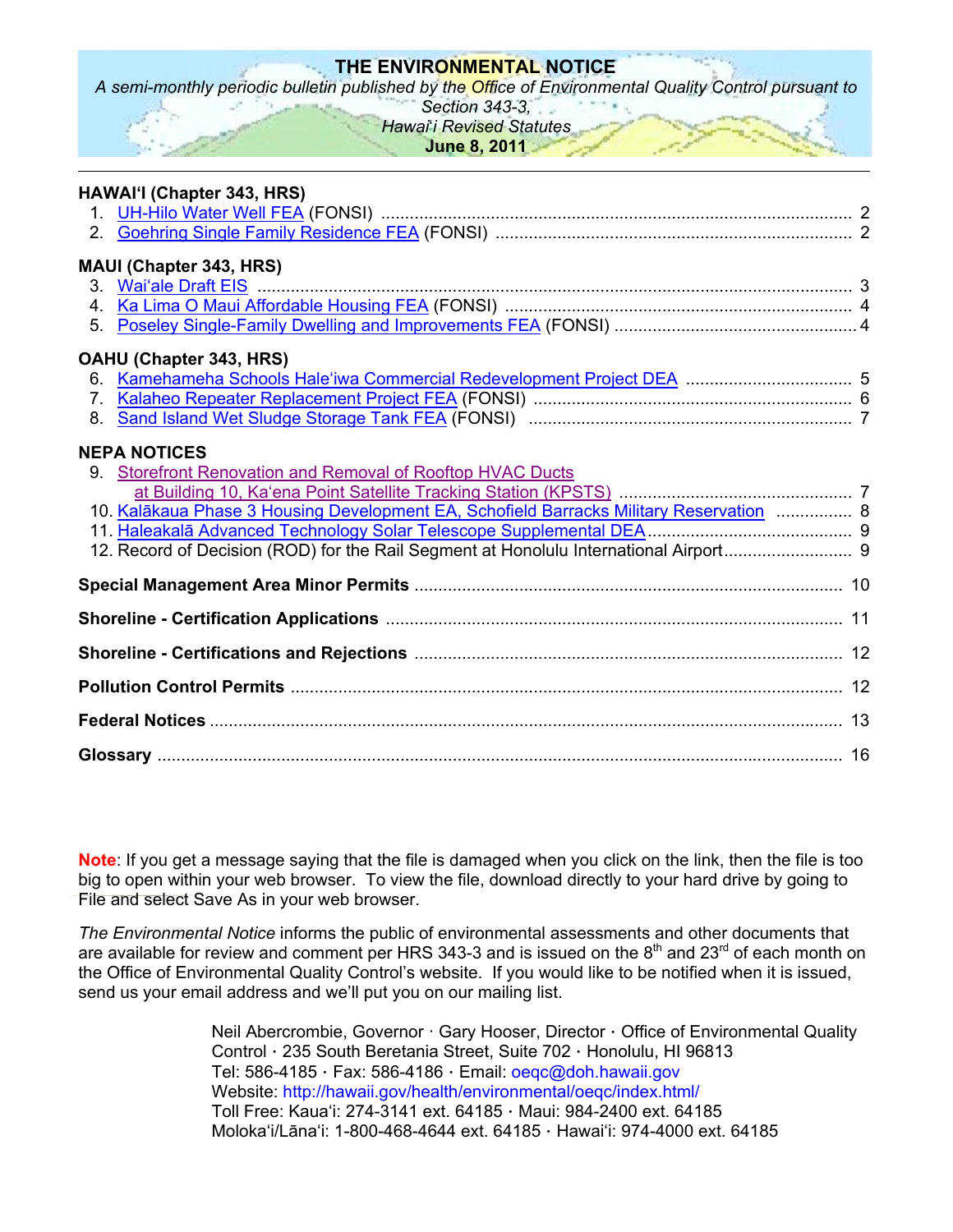# **HAWAIʻI (Chapter 343, HRS)**

### **1. UH-Hilo Water Well FEA (FONSI)**

| Island:         | Hawaiʻi                                                                                                                                                                                                                                                                                                                    |
|-----------------|----------------------------------------------------------------------------------------------------------------------------------------------------------------------------------------------------------------------------------------------------------------------------------------------------------------------------|
| District:       | South Hilo                                                                                                                                                                                                                                                                                                                 |
| TMK:            | $(3rd)$ 2-4-001:122 (por.) and 173                                                                                                                                                                                                                                                                                         |
| <b>Permits:</b> | Well Construction Permit and Pump Installation Permit from the Hawai'i State Commission<br>on Water Resources; Approval of Preliminary Engineering Report and National Pollutant<br>Discharge Elimination System Permit from the Hawai'i State Department of Health; Plan<br>Approval from the Hawai'i Planning Department |
|                 | <b>Proposing/Determination</b>                                                                                                                                                                                                                                                                                             |
| Agency:         | University of Hawai'i at Hilo, Facilities Planning and Construction Office, 200 W. Kawili                                                                                                                                                                                                                                  |

Street, Hilo, Hawai'i 96720. Contact: Lo-li Chih, (808) 974-7595 **Consultant:** Geometrician Associates, PO Box 396, Hilo Hawaiʻi 96721 Contact: Ron Terry, (808) 969-7090

**Status:** Finding of No Significant Impacts (FONSI) Determination

The University of Hawai'i at Hilo (UH Hilo) plans to drill an exploratory water well on UH Hilo land above Komohana Street, north of the Puainako Street Extension. Construction of the exploratory well will involve clearing, grubbing and minor grading of the site for the well pad and access road to the well site. Well construction will include drilling, casing, testing, and disinfecting the well. If the exploratory well phase is successful, the well will be outfitted for production.



Conversion to a production well will add a production pump (currently expected to be rated at 1,750 gallons per minute) and related appurtenances, a 16-inch transmission waterline to connect to an existing 1.0 million gallon water tank reservoir, control building, electrical work, a 12-foot wide access road, and well site landscaping and fencing. Once construction for the production well phase is completed, it will be dedicated to the Hawai'i County Department of Water Supply (DWS), per an intergovernmental agreement between the DWS and UH Hilo currently being developed. The new UH Hilo well is intended to develop a maximum of 2.5 million gallons per day (mgd) and an average of 1.66 mgd of groundwater.

This project is necessary to meet UH Hilo's future growth, including buildings for the Ka Haka 'Ula O Ke'elikōlani College of Hawaiian Language buildings, the College of Pharmacy, and student housing. The well and associated facilities are a critical step in allowing UH Hilo to proceed with its orderly growth, which benefits students, the Big Island community, and the entire State of Hawai'i. The project site has no valuable natural, historical or cultural resources. No streams or water features are present or would be affected, and the use is compatible with nearby land uses.

# **2. Goehring Single Family Residence FEA (FONSI)**

| Island:           | Hawai'i                                                                                                                                                            |  |
|-------------------|--------------------------------------------------------------------------------------------------------------------------------------------------------------------|--|
| District:         | South Hilo                                                                                                                                                         |  |
| TMK:              | $(3)$ 2-9-03:003                                                                                                                                                   |  |
| <b>Permits:</b>   | Special Management Area Exemption; Plan Approval, Grubbing, Grading, Building;<br><b>Conservation District Use Permit</b>                                          |  |
| <b>Applicant:</b> | Douglas B. Goehring, 817 Powdermill Road, Gatlinburg, TN 37738<br>Phone: (865) 335-0555                                                                            |  |
| <b>Approving</b>  |                                                                                                                                                                    |  |
| Agency:           | Department of Land and Natural Resources, Office of Conservation and Coastal Lands<br>PO Box 621, Honolulu, Hawai'i 96809. Contact: Kimberly Mills, (808) 587-0382 |  |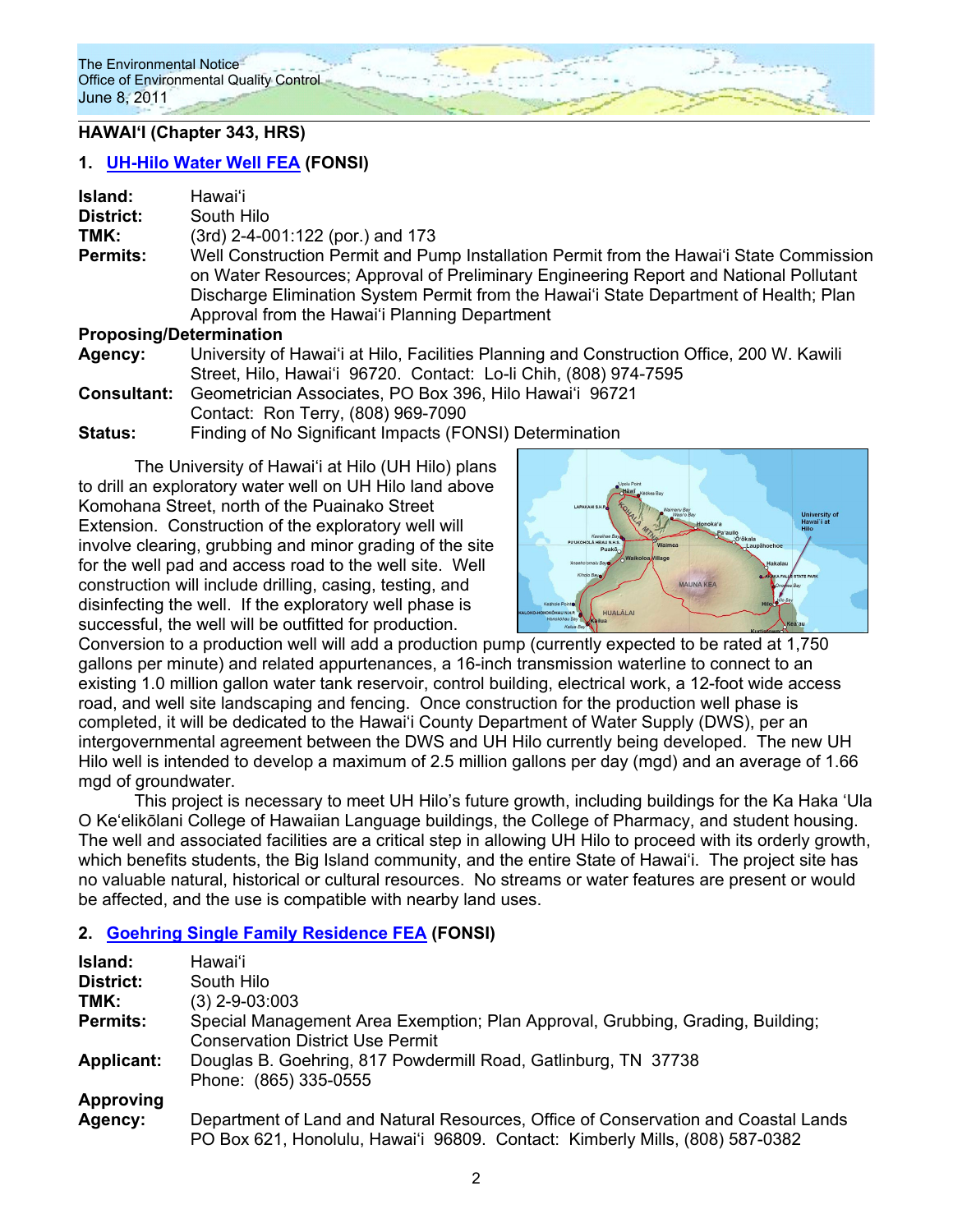

# **Consultant:** NA

**Status:** Finding of No Significant Impacts (FONSI) Determination

Applicant proposes to construct a single-family residence on his vacant 3.5 acre Wailea property within the State Conservation District. The project will equal approximately 3782  $ft<sup>2</sup>$ , consists of a two-story residence; a attached two-story shed, pool with deck and related improvements. The 2546-ft<sup>2</sup> proposed residence includes 2 bedrooms, a bedroom/library, 2 bath, a kitchen, entry room, staircase, great room, patio, balcony, storage, tiki columns, and fireplaces. The proposed 349-ft<sup>2</sup> shed consists of two floors. The underground pool and deck is 815-ft<sup>2</sup>. Related site improvements include trenching for water service; a concrete area of 2557-ft<sup>2</sup> for the driveway and parking for 3 cars; a lava rock wall with water feature and gate; replacement and



additional property boundary and pool fencing; underground propane tanks and septic installation; sidewalks, retaining walls and landscaping.

 The residence will not cause substantial adverse impact to existing natural resources within the surrounding area, community, or region. No mammals were observed on the property; however feral animals such as dogs, pigs, cats, mongoose, rats and chickens may traverse the property. The Hawaiian Hoary Bat has been observed in the area. There are no threatened or endangered species of plants or wildlife that inhabit the project site.

# **MAUI (Chapter 343, HRS)**

**Island:** Maui **District:** Wailuku

### **3. Waiʻale Draft EIS – (Volume 2-Appendices)**

**TMK:** (2) 3-8-005: 023 (por.) and 037, and (2) 3-8-007:



|                    | <b>ANTONY KBUDO</b><br>071, 101 (por.), and 104                                       |
|--------------------|---------------------------------------------------------------------------------------|
| <b>Permits:</b>    | State Land Use District Boundary Amendment;                                           |
|                    | Community Plan Amendment; Project District Phases I, II and III Approval; Chapter 6E, |
|                    | HRS Compliance; National Pollutant Discharge Elimination System (NPDES) Permit; and   |
|                    | <b>Grading/Building Permits</b>                                                       |
| <b>Applicant:</b>  | A&B Properties, Inc., P. O. Box 156, Kahului, Hawai'i 96732.                          |
|                    | Contact: Grant Chun, (808) 872-4312                                                   |
| <b>Accepting</b>   |                                                                                       |
| <b>Authority:</b>  | Land Use Commission, State of Hawai'i, P.O. Box 2359, Honolulu, Hawai'i 96804         |
|                    | Contact: Dan Davidson, (808) 587-3822                                                 |
| <b>Consultant:</b> | PBR HAWAII & Associates, Inc., 1001 Bishop Street, ASB Tower, Suite 650, Honolulu,    |
|                    | Hawai'i 96813. Contact: Michael Shibata, (808) 521-5631                               |
| <b>Status:</b>     | Statutory 45-day comment period; comments are due on July 22, 2011. Send comments     |
|                    | to the Applicant, Accepting Authority and the Consultant                              |

A&B Properties, Inc. proposes to develop Waiʻale on approximately 545 acres of land south of Wailuku and Kahului, in Central Maui. The property is adjacent to Maui Lani and Waikapu. Kuihelani Highway forms the eastern boundary of the property.

Wai'ale is envisioned to be a community for residents to live, work, learn, play, and shop. Residential communities, including single-family homes and multi-family dwellings, will be connected to Village Mixed-Use areas supported with commercial, retail, office, civic and other public facilities through a system of pedestrian/bicycle paths and greenways. Waiʻale will also feature cultural preserve areas dedicated to the preservation of archaeological features and lithified sand dunes. Approximately 2,550 residential units are proposed for Waiʻale, including approximately 300 residential units within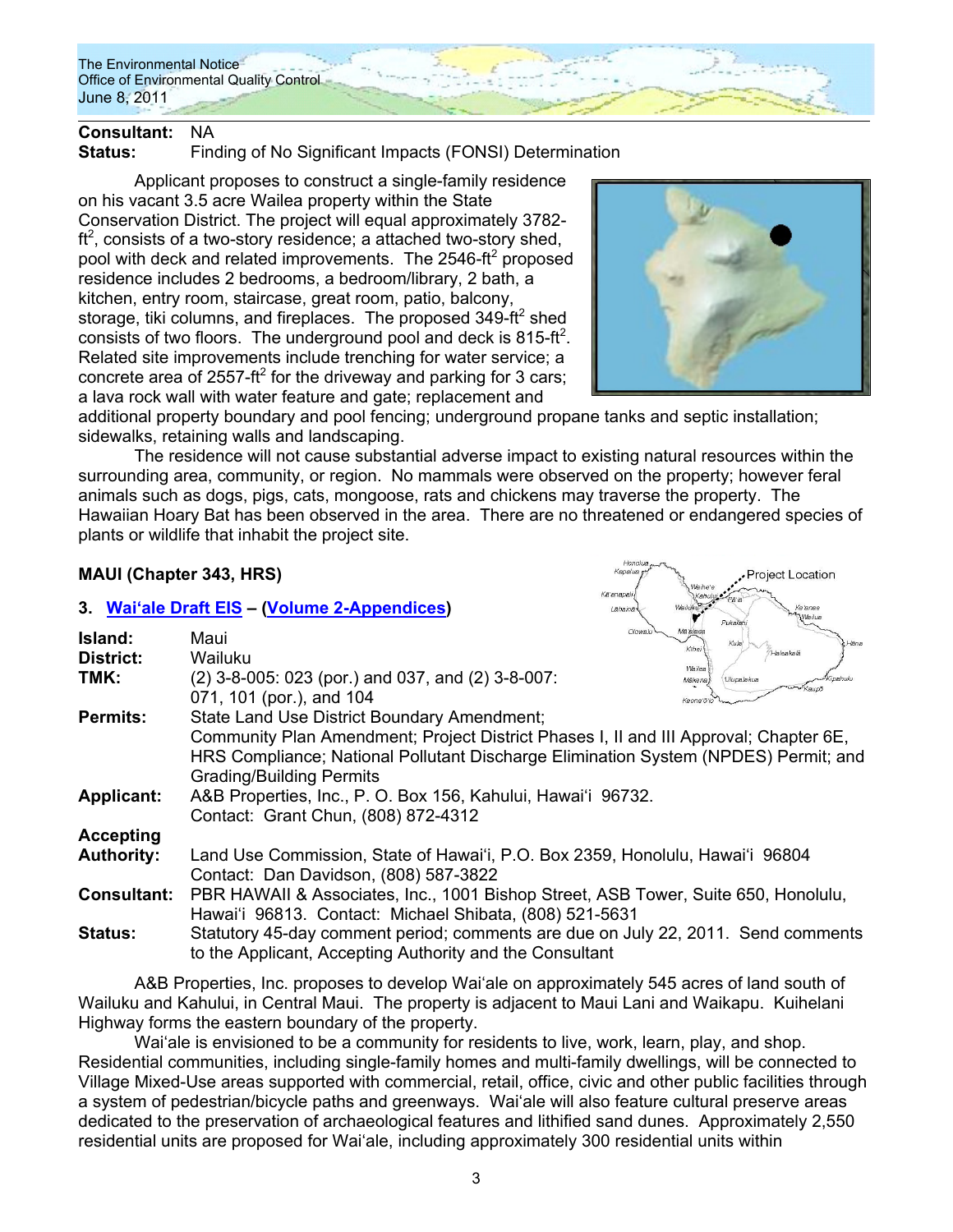approximately 50 acres to be provided to the County of Maui as part of a Maui Planning Commission requirement for the Maui Business Park – Phase II project.

Waiʻale would assist in providing relief to the current overall shortage of housing on Maui, and the site's central location suggests that its impact will be very beneficial to Maui's residential and commercial sectors. Waiʻale will also provide employment opportunities during and after its development, positively impacting Maui's economy. Several acres of land in Waiʻale will be provided for public use, including a middle school, a regional park, a regional community center, and other public support facilities.

### **4. Ka Lima O Maui Affordable Housing FEA (FONSI)**

| Island:            | Maui                                                                              |             |
|--------------------|-----------------------------------------------------------------------------------|-------------|
| District:          | Wailuku                                                                           |             |
| TMK:               | $(2)$ 3-8-046:016                                                                 |             |
| <b>Permits:</b>    | Section 201H-38, Hawai'i Revised Statutes                                         |             |
|                    | Application, NPDES Permit, Construction Permits                                   |             |
| <b>Applicant:</b>  | Ka Lima O Maui, Ltd., 95 Mahalani Street, Wailuku,<br>Hawai'i 96793               | <b>AREA</b> |
|                    | Contact: Chantal Ratte, (808) 244-5502                                            | OF MAP      |
| Approving          |                                                                                   |             |
| Agency:            | Department of Housing and Human Concerns, 200 South High Street, Wailuku, Hawai'i |             |
|                    | 96793. Contact: JoAnn Ridao, (808) 270-7805                                       |             |
| <b>Consultant:</b> | Munekiyo & Hiraga, Inc., 305 High Street, Suite 104, Wailuku, Hawai'i 96793       |             |
|                    | Contact: Colleen Suyama, (808) 244-2015                                           |             |

**Status:** Finding of No Significant Impacts (FONSI) Determination

Ka Lima O Maui, Ltd. (Ka Lima O Maui) is a community-based vocational rehabilitation program that provides job training and employment opportunities for disabled and economically disadvantaged adults on Maui.

Ka Lima O Maui proposes to develop a 100 percent affordable housing project to meet the needs of the island's population of disabled and/or economically challenged individuals. The proposed action involves the construction of 16 single-occupancy, one bedroom apartments contained within two (2) separate residential buildings totaling 8,888 square feet (s.f.) (4,440 s.f. for each residential building). The project also includes the renovation of an existing 2,500 s.f. building used by Ka Lima O Maui's Medicaid Waiver Program, as well as the construction of a new building providing office space of approximately 3,600 s.f. and storage and garage space of approximately 3,600 s.f. Additionally, related improvements are proposed including utility, infrastructure, landscaping and parking.

The property upon which the project is proposed is owned by the County of Maui and is classified as "Urban" by the State Land Use Commission, designated "Public/Quasi-Public" by the Wailuku-Kahului Community Plan, and zoned "R-3, Residential" by the County of Maui.

### **5. Poseley Single-Family Dwelling and Improvements FEA (FONSI)**

| <b>Island:</b>    | Maui                                                              |
|-------------------|-------------------------------------------------------------------|
| <b>District:</b>  | Olowalu, Lahaina                                                  |
| TMK:              | $(2)$ 4-8-003: 0047                                               |
| <b>Permits:</b>   | Community Plan Amendment, Change in Zoning,                       |
|                   | Special Management Area Exemption,                                |
|                   | Conservation District Use Permit, Right of Entry on State Lands   |
| <b>Applicant:</b> | Douglas Poseley, PO Box 10772, Lahaina, Hawai'i 96761             |
| <b>Approving</b>  |                                                                   |
| Agency:           | Maui Planning Commission, 250 South High Street, Wailuku, Hawai'i |
|                   | Contact: Gina Flammer, (808) 270-8205                             |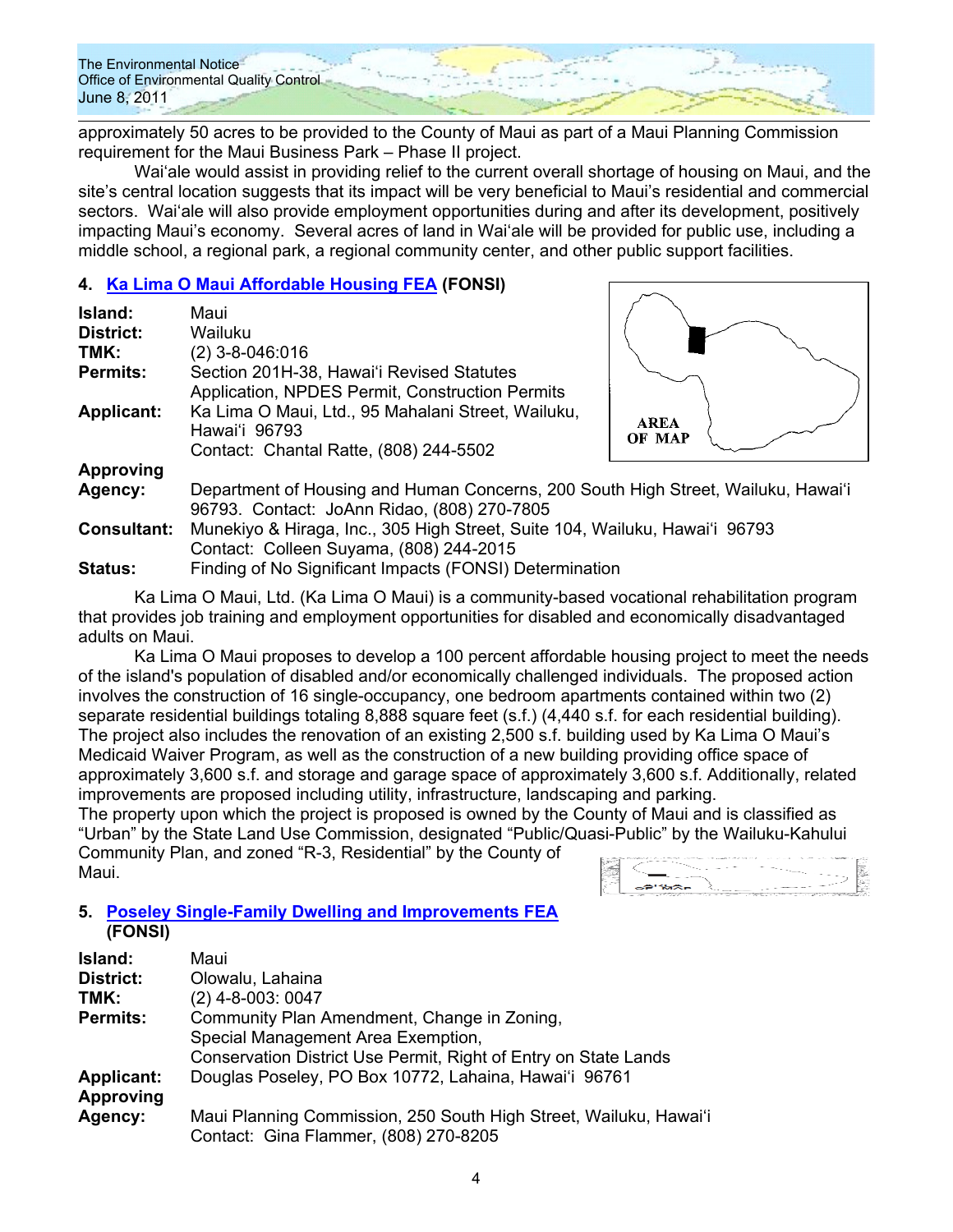

**Consultant:** Rory Frampton, Land Use Planner, 340 Napoko Place, Kula, Hawaiʻi 96790. (808) 877-4202

**Status:** Finding of No Significant Impacts (FONSI) Determination

The applicant proposes the development of a single-family dwelling and related improvements on Lot 47-A of the Olowalu Makai-Hikina Subdivision in Olowalu, Maui. Lot 47-A, approximately 0.54 of an acre in area, is identified by Tax Map Key Number (2) 4-8-003:047. Related onsite infrastructure improvements include irrigation, utilities and drainage improvements. The applicant is seeking to amend the West Maui Community Plan Land Use Map from "Park" to "Agricultural" in order to establish consistency with the State Land Use "Agricultural" Classification. A Change in Zoning from A-3 Apartment to Agricultural is also being requested. The applicant also will be seeking approval of landscape improvements for portions of the subject property and an abutting area (Easement "G") which are located in the Conservation District as well as a right of entry to perform work in the State Government Beach Reserve in order to enhance lateral shoreline access.

# **OʻAHU (Chapter 343, HRS)**

### **6. Kamehameha Schools Haleʻiwa Commercial Redevelopment Project DEA**

| Island:            | Oʻahu                                                                                | <b>Haleiwa Commercial Redevelopment</b> |
|--------------------|--------------------------------------------------------------------------------------|-----------------------------------------|
| District:          | Waialua                                                                              |                                         |
| TMK:               | $(1)$ 6-6-004:013-19, 27, 28, and 32                                                 |                                         |
| <b>Permits:</b>    | Zone Change, Hale'iwa Special District,                                              |                                         |
|                    | Consolidation and Subdivision of Parcels,                                            |                                         |
|                    | Conditional Use Permit (CUP), and Joint                                              |                                         |
|                    | Development Agreement (JDA)                                                          |                                         |
| <b>Applicant:</b>  | Trustees of the Estate of Bernice Pau'ahi Bishop                                     |                                         |
|                    | dba Kamehameha Schools, 567 South King                                               |                                         |
|                    | Street, Suite 200, Honolulu, Hawai'i 96813.                                          |                                         |
|                    | Contact: Hilarie Alomar, (808) 523-6223                                              |                                         |
|                    |                                                                                      |                                         |
| <b>Approving</b>   |                                                                                      |                                         |
| Agency:            | City and County of Honolulu, Department of Planning and Permitting, 650 South King   |                                         |
|                    | Street, 7th Floor, Honolulu, Hawai'i 96813. Contact: Timothy Hata, (808) 768-8043    |                                         |
| <b>Consultant:</b> | Group 70 International, Inc., 925 Bethel Street, 5th Floor, Honolulu, Hawai'i 96813. |                                         |
|                    | Contact: Jeffrey H. Overton, (808) 523-5866                                          |                                         |
| <b>Status:</b>     | Anticipated Finding of No Significant Impact. 30-day comment period begins; comments |                                         |
|                    | are due on July 7, 2011. Send comments to the Applicant, Approving Agency and the    |                                         |
|                    | Consultant                                                                           |                                         |

Kamehameha Schools (KS) is proposing to redevelop its commercial properties located in Haleʻiwa along Kamehameha Highway from Mahaulu Lane to Kewalo Lane. The intent of this redevelopment project is to revitalize existing businesses and provide essential infrastructure, while retaining the rural scale and plantation character of the Haleʻiwa Special District. The redevelopment will expand existing retail frontage from approximately 14,000 SF of Gross Leasable Area (GLA) to approximately 30,000 SF of GLA with a combination of new in-line storefronts and preservation or reconstruction of selected historic structures. The project will also increase pedestrian walkways and safety, provide a central gathering place, improve on-site infrastructure, and improve traffic flow with a newly constructed rear parking lot and necessary roadway improvements. The current and proposed commercial uses are nonconforming with the existing Residential District (R-5) zoning. The proposed action, therefore, involves consolidation and subdivision of parcels and change of zone to Neighborhood Business District (B-1) to bring the uses into conformance. Parcels located behind the commercial frontage will require zone change from General Agricultural District (AG-2) to Country District to allow parking uses.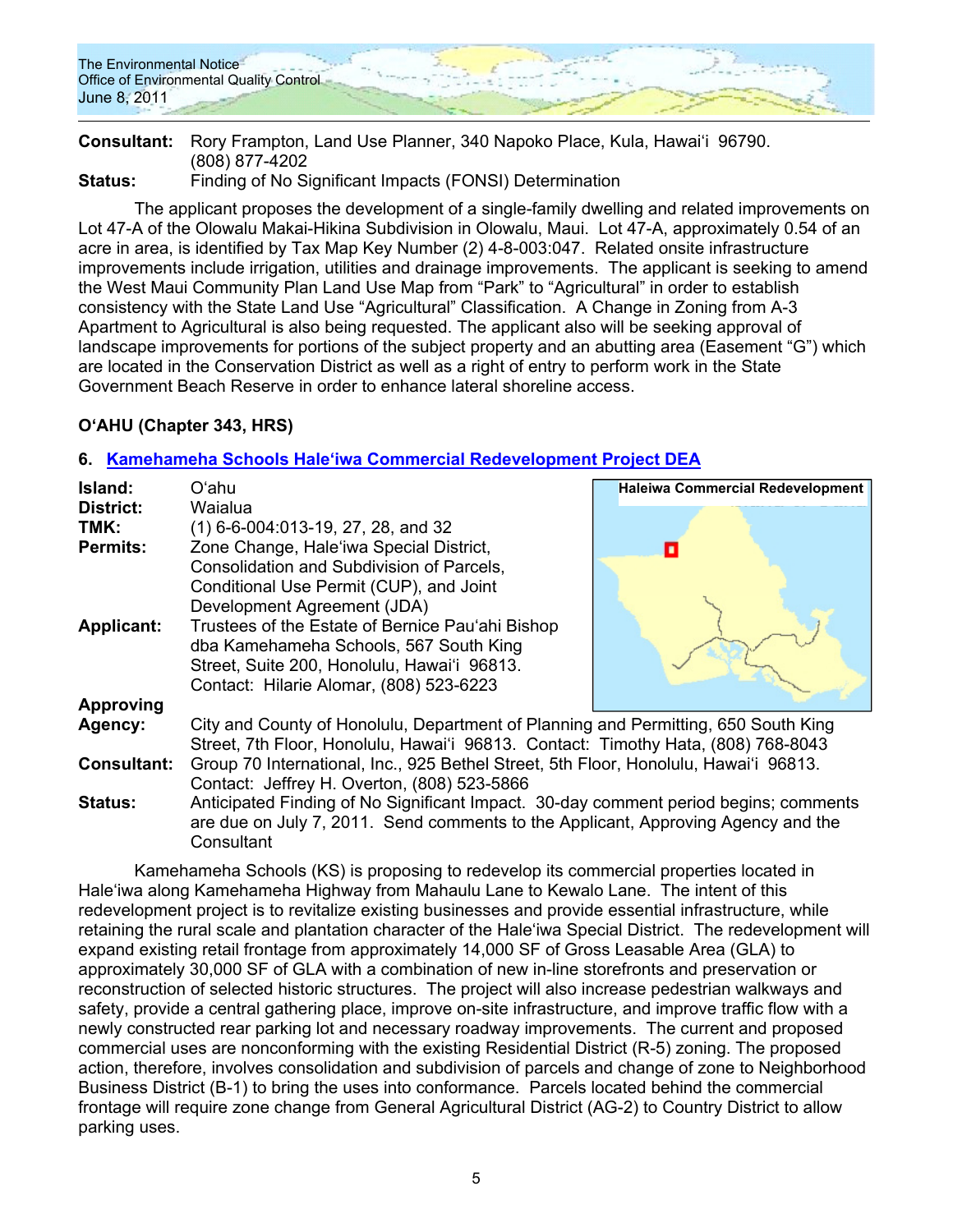The infrastructure improvements for this project include improvement to the existing access driveways, onsite electrical and water system upgrade, installation of a new wastewater treatment system, on-site drainage system upgrade. Construction is planned to begin in 2013 and full build out is projected to be in 2014.

No significant adverse impacts are anticipated from the proposed improvements. Constructionrelated traffic, air, and noise impacts will be short-term in nature. The Haleʻiwa Commercial Redevelopment Project is not anticipated to generate substantial cumulative impacts. The projected traffic impact for year 2014 is noticeable from left turning into the off-site parking lot from Kamehameha Highway through Kewalo Lane and Mahaulu Lane. Several roadway improvement scenarios have been studied in consultation with the City (DPP-TRB and DTS) to mitigate the anticipated traffic impacts. Each alternative roadway improvement scheme is currently being evaluated for its feasibility, impacts to the historic buildings, pedestrian safety, and Haleʻiwa town's rural character.

Secondary effects are impacts that are associated with, but do not result directly from, an activity. The environmental analysis of the proposed project addresses full development of the facilities in the context of known planned or approved land uses in the vicinity. Significant secondary impact is not anticipated in association with the proposed redevelopment.

### **7. Kalaheo Repeater Replacement Project FEA (FONSI)**

| Island:            | Oʻahu                                                                                  |                         |
|--------------------|----------------------------------------------------------------------------------------|-------------------------|
| <b>District:</b>   | Ko'olaupoko                                                                            | <b>Project Location</b> |
| TMK:               | 4-5-033: por. 001                                                                      |                         |
| <b>Permits:</b>    | Federal: Federal Aviation Administration (FAA), Federal                                |                         |
|                    | Communications Commission (FCC); State of Hawai'i:                                     |                         |
|                    | Department of Land and Natural Resources, Office of                                    | <b>ISLAND OF OAHU</b>   |
|                    | <b>Conservation and Coastal Lands, Conservation District Use</b>                       |                         |
|                    | Permit (CDUP), State Department of Transportation, Highways Division, City and County: |                         |
|                    | Grubbing, Grading and Stockpiling Permit, Excavation Permit, Building Permit           |                         |
| <b>Applicant:</b>  | Hawaiian Electric Company, Inc., 820 Ward Avenue, Honolulu, Hawai'i 96814              |                         |
|                    | Contact: Mr. Robert Thompson, (808) 543-7598                                           |                         |
| <b>Approving</b>   |                                                                                        |                         |
| Agency:            | State of Hawai'i, Department of Land & Natural Resources, Office of Conservation &     |                         |
|                    | Coastal Lands, 1151 Punchbowl Street, Room 131, P.O. Box 621, Honolulu, Hawai'i        |                         |
|                    | 96809-0621. Contact: Ms. Dawn Hegger, (808) 587-0380                                   |                         |
| <b>Consultant:</b> | Wilson Okamoto Corporation, 1907 South Beretania St., Suite 400, Honolulu, Hawai'i     |                         |
|                    | 96813. Contact: Ms. Tracy Fukuda, (808) 946-2277                                       |                         |
|                    |                                                                                        |                         |
| <b>Status:</b>     | Finding of No Significant Impacts (FONSI) Determination                                |                         |

The existing Kalaheo Repeater (communication monopole tower) is 30-feet tall and supports two, 8-foot diameter grid antennae. HECO proposes to relocate the existing Kalaheo Repeater to construct a new 30-foot tall communication lattice tower at the top of Oneawa Ridge in Kaneʻohe, Oʻahu, Hawaiʻi. An 8-foot and 6-foot diameter solid dish antennae will be installed on the new tower at approximately 30 feet above the ground. The self-supporting tower will be three sided with a nine foot base. After the replacement tower is placed in service, the existing monopole will be removed. In the future, the new communication tower will also have an additional 8-foot diameter solid dish antenna that would provide a communications connection to a future communication site towards Waimanalo. No significant impacts are anticipated as a result of the construction and operation of this project.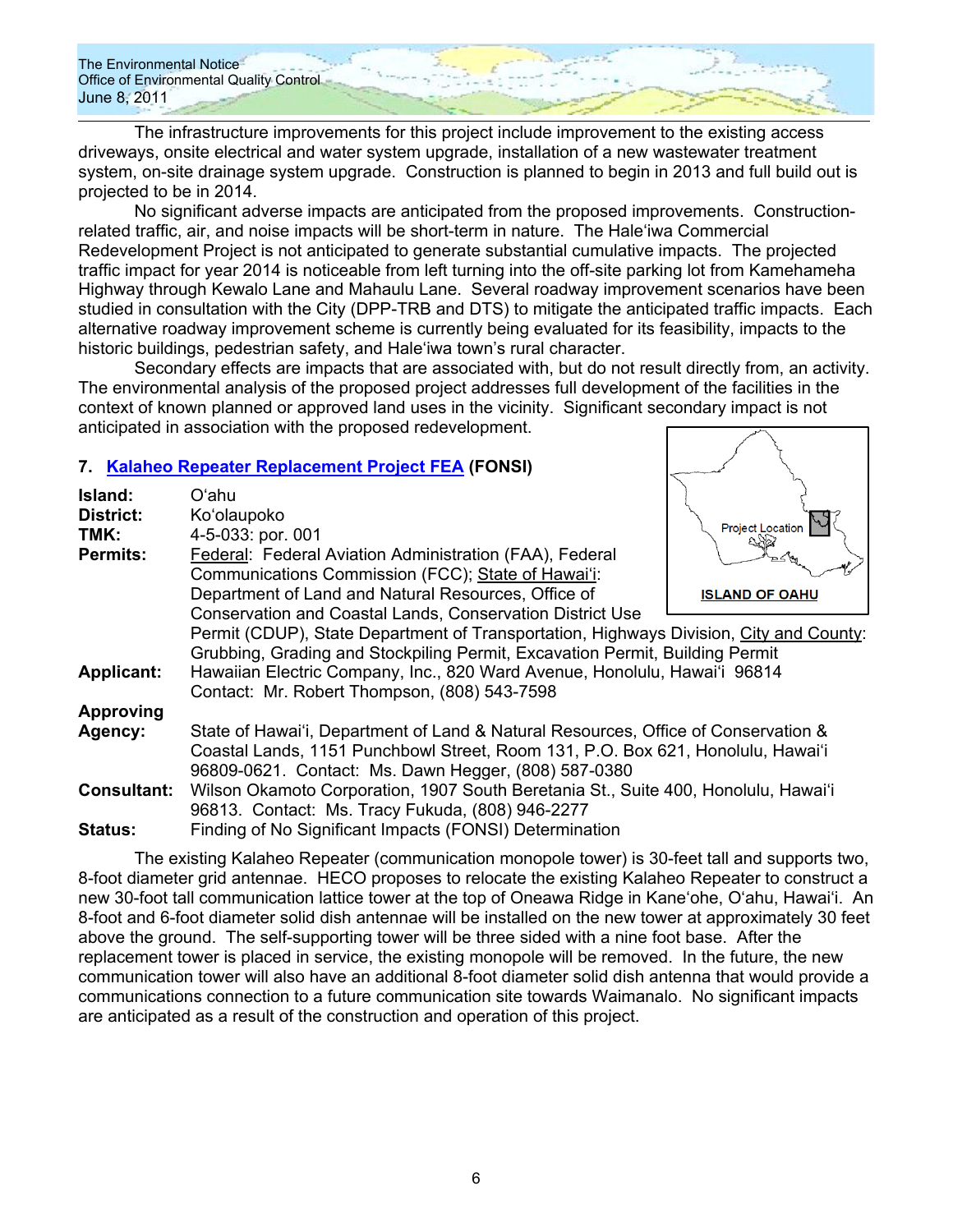# **8. Sand Island Wet Sludge Storage Tank FEA (FONSI)**

| Island:<br>District:<br>TMK:   | Oʻahu<br>Honolulu<br>$(1)$ 1-5-041: 005                                              |                         |
|--------------------------------|--------------------------------------------------------------------------------------|-------------------------|
| <b>Permits:</b>                | Special Management Area Permit - Major,                                              | <b>Project Location</b> |
|                                | Construction plan review and approval, Building                                      |                         |
|                                | Permit, Stockpiling Permit                                                           |                         |
| <b>Proposing/Determination</b> |                                                                                      |                         |
| Agency:                        | Department of Design and Construction, City and                                      |                         |
|                                | County of Honolulu, 650 South Beretania Street,                                      |                         |
|                                | Honolulu, Hawai'i 96813. Contact: Jann Dacanay, (808) 768-8743                       |                         |
| <b>Consultant:</b>             | R. M. Towill Corporation, 2024 North King Street, Suite 200, Honolulu, Hawai'i 96819 |                         |
|                                | Contact: Jim Niermann, (808) 842-1133                                                |                         |
| <b>Status:</b>                 | Finding of No Significant Impacts (FONSI) Determination                              |                         |

 $O'$ ahu

The DDC proposes to construct a new, fifth wet sludge storage tank (WSST) to add to the existing four WSSTs at the Sand Island Wastewater Treatment Plant (WWTP) solids handling building. The new WSST and enclosure will have a footprint of 30 feet by 30 feet, and will be approximately 40 feet in height. The fifth tank is required to add redundant capacity to accommodate WWTP design flows while allowing at least one WSST to be taken off-line for rehabilitation, maintenance and repair.

No significant adverse effects are anticipated to result from the proposed improvements. Construction activities will generate short-term impacts in the form of noise, dust, solid waste, energy use, water use, and traffic. Construction will provide temporary economic stimulation in the form of jobs and material procurement. Following construction, there will be no noticeable change in WWTP operations or in the quantity or quality of effluent discharge. The new WSST will not increase treatment capacity at the WWTP and will not induce population growth. Visual impacts will be insignificant due to the size and location of the new WSST at the center of Sand Island WWTP. The Final EA proposes measures to mitigate or eliminate potential adverse impacts.

# **NEPA NOTICES**

**9. Storefront Renovation and Removal of Rooftop HVAC Ducts at Building 10, Kaʻena Point Satellite Tracking Station (KPSTS)**

| Island:   | Oʻahu    |
|-----------|----------|
| District: | Wai'anae |

- **TMK:** 6-9-003: 005
- **Permits:** N/A

### **Proposing/Determination**

**Agency:** U.S. Air Force, Detachment 3, 21st Space Operations Squadron (Det 3, 21 SOPS) – KPSTS, PO Box 868, Waiʻanae, Hawaiʻi 96792. Phone: (808) 697-4314

**Consultant:** N/A

**Status:** 14 day public comment period begins

The USAF has determined that several repairs/improvements are required to ensure safety, security and structural integrity for Building 10 (administration building) at Kaʻena Point Satellite Tracking Station (KPSTS).

STOREFRONT: The USAF proposes to replace/renovate the main entryway storefront (door and windows) with renovations capable of withstanding the design wind speed at KPSTS, modify the existing handrail along the entryway stairs and landings, and install a second parallel handrail opposite the existing handrail to meet federal Occupational Safety and Health Administration (OSHA) and Americans with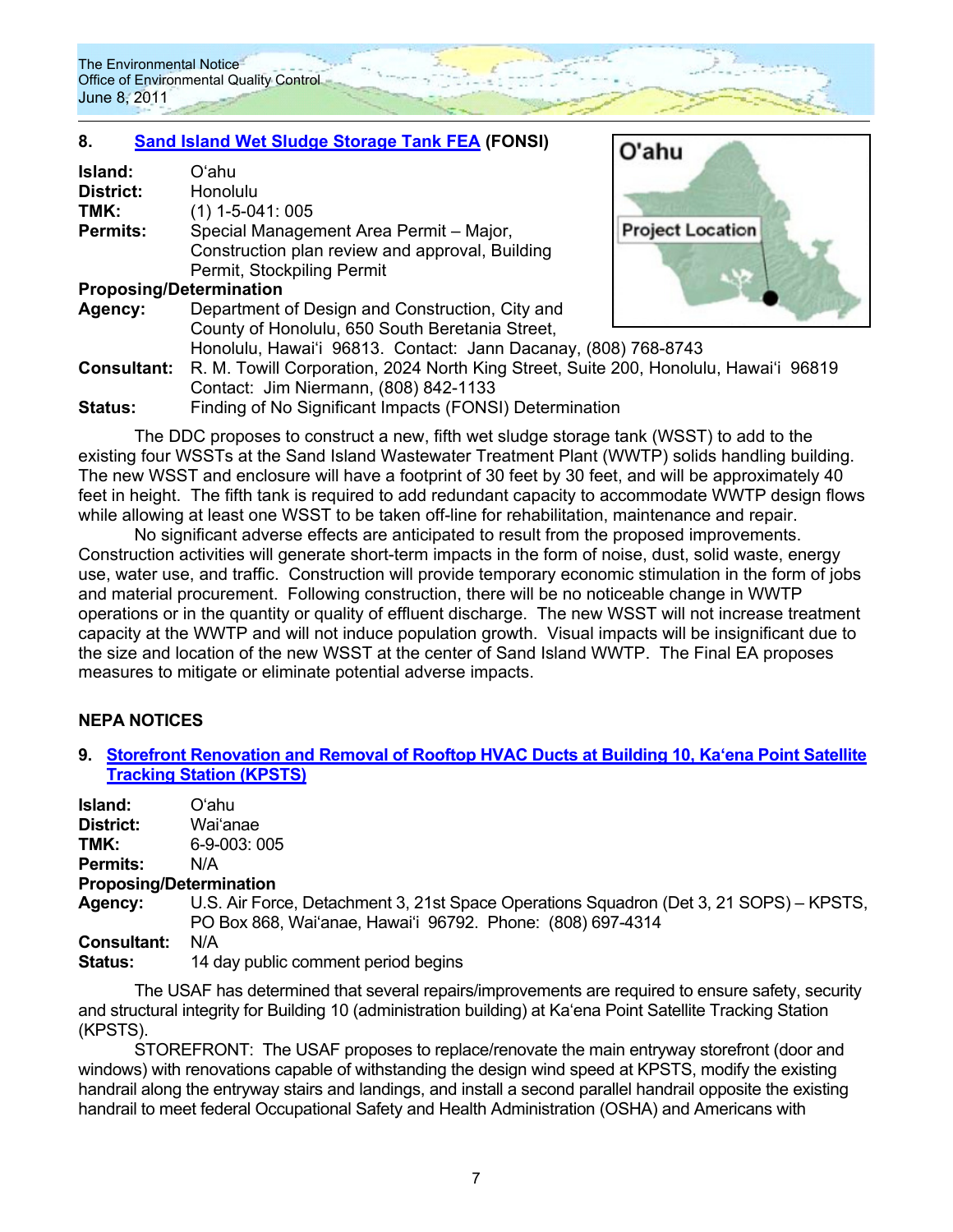Disabilities Act (ADA) requirements. The Proposed Action will also resurface stairs, landings and sidewalks leading to the entryway with epoxy or similar coating.

HVAC DUCTS: The existing ducts are no longer being used or maintained, are deteriorating due to their age, winds and corrosion and are causing leaks into various offices, hallways and rooms. If the ducts are not removed and capped, internal components such as ceiling tiles, carpeting, furniture, structural components and equipment will continue to be damaged by rain water. The USAF proposes to remove old air conditioning (HVAC) ducts from the south half of the roof. The roof penetration would be patched/covered in accordance with the existing roof design (1997 roof repair project). The operational fresh air intake would be repaired as-needed.

In a previous Section 106 consultation, the USAF determined, and SHPD concurred, that certain buildings at KPSTS are potentially eligible for listing on the National Register of Historic Places as part of a Historic District based on KPSTS' role as one of many tracking stations supporting its former Cold War missions, in particular our Nation's first satellite surveillance program known as "Discoverer", later dubbed "Corona".

The USAF completed its Environmental Impact Analysis Process for the Proposed Action, resulting in a Categorical Exclusion. However, Building 10 is over 50 years old; therefore a Section 106 consultation is being initiated with the State of Hawaiʻi Historic Preservation Division (SHPD). No known archaeological sites are within the site of proposed action. The USAF has determined and requested SHPD's concurrence that the proposed undertaking will have no effect on historic properties.

The Section 106 SHPD consultation package is available for review for 7 days beginning June 08, 2011, at the Waiʻanae Public Library located at 85-625 Farrington Highway, Waiʻanae, HI 96792.

#### **10. Environmental Assessment for the Kalākaua Phase 3 Housing Development, Residential Communities Initiative, Schofield Barracks Military Reservation, O'ahu, Hawai'i**

| Island:         | Oʻahu                                                                           |
|-----------------|---------------------------------------------------------------------------------|
| District:       | Wahiawa                                                                         |
| TMK:            | (1)9-2-005:002 portion                                                          |
| <b>Permits:</b> | N/A                                                                             |
|                 | $D_{\text{max}}$ and $D_{\text{max}}$ and $D_{\text{max}}$ and $D_{\text{max}}$ |

#### **Proposing/Determination Agency:** US Army Garrison, Hawai'i Residential Communities Initiative, Directorate of Public Works, US Army Garrison, Hawai'i Building 950, 215 Duck Road, Schofield Barracks, Hawai'i 96857. Contact: Carol L. Jones (808) 655-7394

**Consultant:** Tetra Tech, Inc., 737 Bishop Street, Suite 3020, Honolulu, Hawaiʻi 96813. Contact: Landin Johnson (808) 394-4106

**Status:** 30-day comment period begins; comments are due on July 7, 2011. Send comments to proposing agency or email to carol.jones@us.army.mil.

The US Army Garrison Hawai'i proposes to add approximately 41.8 acres of the South Range area of Schofield Barracks to an existing 50-year ground lease held by Island Palm Communities, LLC for developing, constructing, maintaining, and managing family housing and ancillary supporting facilities. The proposed final end-state after build-out would be a 155 housing unit increase to the Schofield Barracks RCI housing inventory.

This environmental assessment (EA) considers the environmental and socioeconomic effects of the proposed action. A no action alternative is also evaluated. Implementing the proposed action is not expected to result in significant environmental impacts, so an environmental impact statement is not required, and a finding of no significant impact (FNSI) will be published in accordance with Army regulations and the National Environmental Policy Act.

The EA and draft FNSI are available for review and comment for 30 days, from June 8, 2011, to July 7, 2011. Copies of the EA and draft FNSI can be obtained by contacting Carol L. Jones at the Hawai'i RCI Office at Building 950, 215 Duck Road, Schofield Barracks, HI 96857, phone (808) 655-7394, FAX (808) 655-8090. Copies of the EA and draft FNSI are available for review at the Wahiawā Public Library, 820 California Avenue, Wahiawā, and the Hawai'i State Library, 478 South King Street, Honolulu. Comments on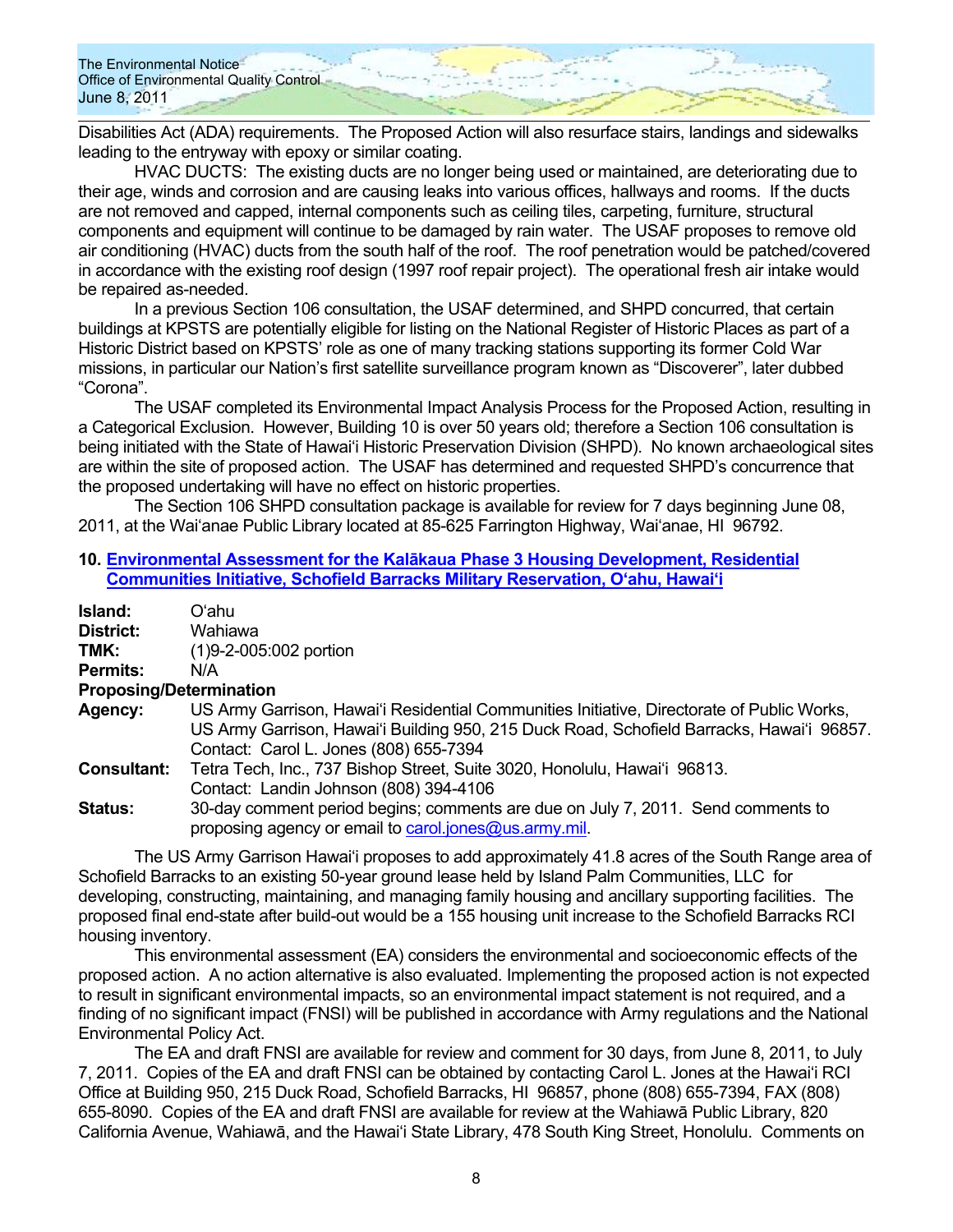the EA and the draft FNSI should be submitted to the Hawai'i RCI Office at the address listed above or by electronic mail to carol.jones@us.army.mil, no later than July 7, 2011.

#### **11. Haleakal**ā **Advanced Technology Solar Telescope (ATST) Supplemental Draft EA**

| District:                      | Makawao                                                                                   |
|--------------------------------|-------------------------------------------------------------------------------------------|
| TMK:                           | (2) 2-2-07:005, 008, 009, 012, 013, 014, 016, and 017                                     |
| <b>Permits:</b>                | <b>None</b>                                                                               |
| <b>Proposing/Determination</b> |                                                                                           |
| Agency:                        | National Science Foundation, 4201 Wilson Boulevard, Room 1045, Arlington, Virginia 22230. |
|                                | Phone: (703) 292-4909                                                                     |
|                                | <b>Consultants:</b> KC Environmental Inc., P.O. Box 1208, Makawao, Hawai'i 96768.         |
|                                | Contact: Charlie Fein, (808) 281-7094                                                     |
|                                | CH2M HILL, 1132 Bishop Street, Suite 1100, Honolulu, Hawai'i 96813.                       |
|                                | Phone: (808) 943-1133                                                                     |
| <b>Status:</b>                 | This Supplemental Draft EA is tiered to August 8, 2009 ATST FEIS. An environmental        |
|                                | assessment is not required under Section 343-5, Hawai'i Revised Statutes.                 |

The National Science foundation (FSF) completed a Final Environmental Impact Statement (FEIS) for the Advanced Technology Solar Telescope (ATST) Project in July 2009 (published in the August 8, 2009 issue of The Environmental Notice) and a consultation have resulted in changes and additions to the Project, some of which require supplemental environmental review. As part of the ATST Project implementation, the NSF proposes to (a) alter the number of vehicles accessing the ATST Project site, and (b) incorporate an upgrade to two Federal Aviation Administration (FAA) towers located on FAA property adjacent to the Haleakalā Observatories (HO) site where the ATST Project is approved for construction.



The proposed modification to construction vehicle load class has the potential to affect cultural, historic, and archaeological resources; biological resources; roadways and traffic; visitor use and experience; air quality; and noise. The proposed FAA tower upgrade has the potential to affect biological resources; roadways and traffic; infrastructure and utilities; visual resources and view planes; visitor use and experience; topography, geology, and soils; air quality; and noise. No significant impacts were identified as a result of the proposed actions. Through implementation of FEIS mitigation measures and project conservation measures, the potential for impacts would be avoided.

This Draft Supplemental EA is tiered to the August 2009 ATST FEIS, focusing on the potential impacts of the project components that have been developed or have changed since completion of that document. The Supplemental Draft EA is being prepared pursuant to the National Environmental Policy Act and NSF's NEPA-implementing regulations. An environmental assessment is not required under the State of Hawaiʻi Chapter 343, HRS. The Section 106 (Historic Properties) process is being combined with our NEPA process pursuant to 36 C.F.R. 800.3

#### **12. Notice of Availability of a Record of Decision (ROD) for the Proposed Honolulu High-Capacity Transit Corridor Project (HHCTCP) Segment at Honolulu International Airport (HNL), Honolulu, Hawaiʻi**

The Federal Aviation Administration (FAA) issues notice to advise the public that it has issued a Record of Decision (ROD) under the National Environmental Policy Act for the construction and operation of a 3-mile segment at HNL for the proposed Honolulu High-Capacity Transit Corridor Project on Oʻahu, Hawaiʻi. The FAA has completed and issued a ROD for a 3-mile segment of the proposed HHCTCP at HNL, Honolulu, Hawaiʻi. The ROD is based on the evaluation in the Final Environmental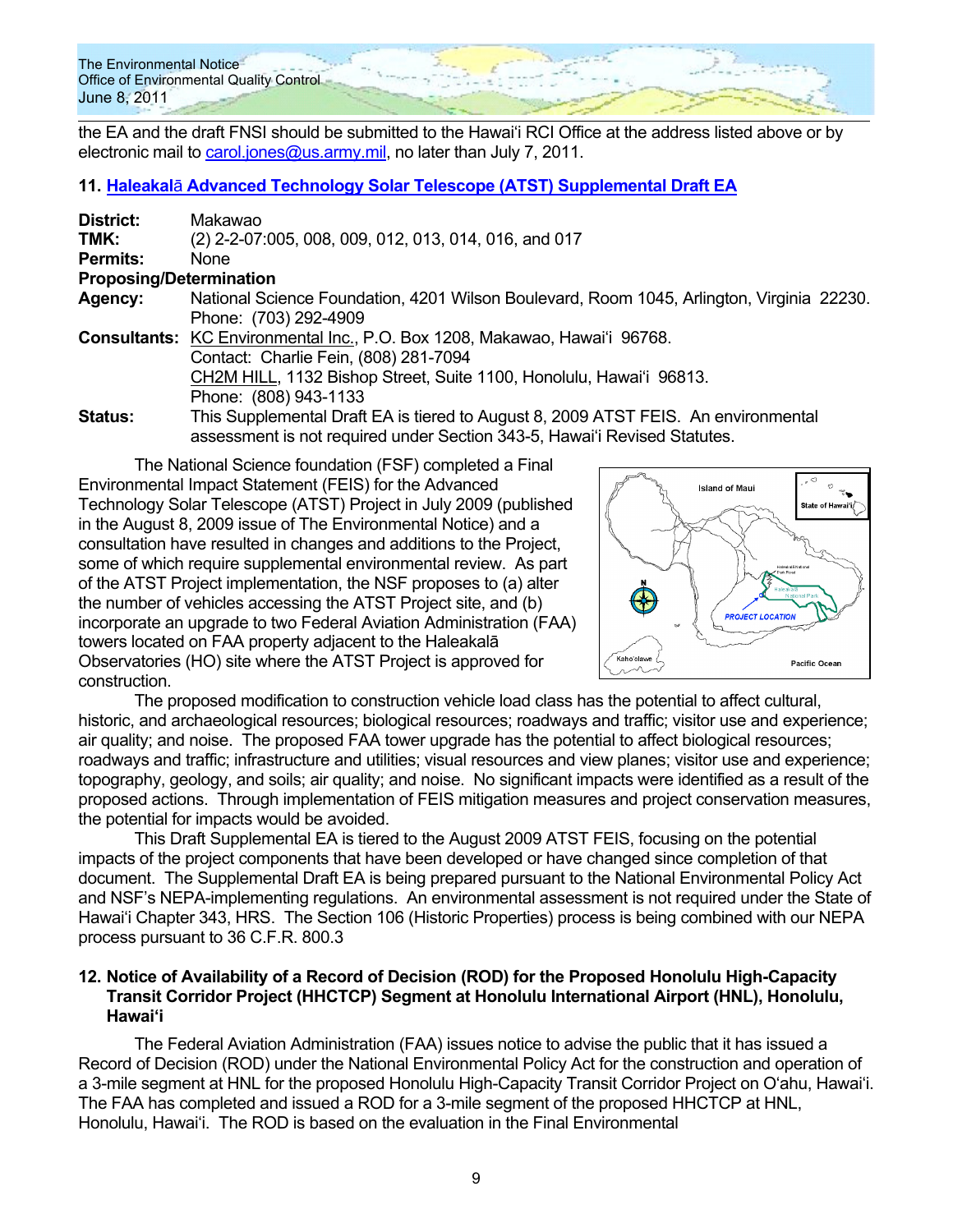Impact Statement (EIS) that was published in June 2010 by the Federal Transit Administration (FTA) and adopted by the FAA in July 2010. The proposed HHCTCP consists of 20 miles of an elevated guide way, transit stations, park-and-ride facilities, maintenance and storage facility, and other ancillary facilities to support the transit system on the Island of Oʻahu, Hawaiʻi. The FAA was a Cooperating Agency on the project due to its special expertise on aviation matters and jurisdiction by law for projects on airport property at HNL. The FAA assisted FTA in the preparation of the Final EIS. A refined rail alignment at HNL was evaluated in the Final EIS and was determined to be consistent with FAA requirements. The FAA ROD only addresses the 3-mile portion of the transit rail project that is located on HNL property and subject to FAA approval. The FTA issued its ROD for the entire 20-mile project in January 2011. The Project would provide a high-capacity rapid transit service in the highly congested east-west transportation corridor between Kapolei and Ala Moana Center. The Project is intended to provide faster, more reliable public transportation services than what can be achieved with buses operating in congested mixed traffic. The project will provide a multimodal transportation connection at HNL and also improve transportation links within the travel corridor. The ROD discusses alternatives considered by FAA in reaching its decision, summarizes the analysis used to evaluate the alternatives, and briefly summarizes the potential environmental consequences evaluated in the Final EIS. The ROD also identifies the FAA's environmentally preferred alternative. Copies of the ROD are available for public examination during business hours at: (1) Federal Aviation Administration, Honolulu Airports District Office, 300 Ala Moana Boulevard, Room 7–128, Honolulu, HI 96813; State of Hawaiʻi, Department of Transportation, Airports Division, 400 Rodgers Boulevard, Suite 700, Honolulu, HI 96819. For additional information, please contact Mr. Gordon Wong, Environmental Specialist, Federal Aviation Administration, Honolulu Airports District Office, 300 Ala Moana Boulevard, Honolulu, HI 96813, Telephone: (808) 541–1232 (see, 76 FR 30753, May 26, 2011).

| <b>SPECIAL MANAGEMENT AREA (SMA) Minor Permits</b> |  |
|----------------------------------------------------|--|
|----------------------------------------------------|--|

The SMA Minor permits below have been issued (HRS 205A-30). For more information, contact the county planning departments/State Office of Planning. City and County of Honolulu (768-8029); County of Hawaiʻi (961-8288); County of Kauaʻi (241-4063); County of Maui (270-7735); Kakaʻako or Kalaeloa Community Development District (587-2840).

| Location (TMK)                                | <b>Description (File No.)</b>                                                                                   | <b>Applicant/Agent</b>                                          |  |
|-----------------------------------------------|-----------------------------------------------------------------------------------------------------------------|-----------------------------------------------------------------|--|
| Hawai'i: North Kona (7-8-019: 003)            | Construct a Lanai on the Second Floor<br>of the Existing Multi-family Structure<br>(SMM 11-180)                 | Michael Galego                                                  |  |
| Hawai'i: South Kohala (6-9-002: 001 &<br>002) | Selective Removal of Some Trees and<br>Low Bushes as well as Removal of<br>Existing Organic Debris (SMM 11-181) | Kevin Hayes                                                     |  |
| Maui: Kihei (3-9-011: 015)                    | Main Dwelling Alteration (SM2<br>20110029)                                                                      | John Romanowski                                                 |  |
| Maui: (3-6-001: 025)                          | Demolition Dwelling (SM2 20110030)                                                                              | D & P Marino LLC                                                |  |
| Maui: Wailuku (3-8-014: 008)                  | Install Metal Sprinklers (SM2 20110031)                                                                         | Nellie's on Maui LTD                                            |  |
| Maui: (3-9-017: 091)                          | Glastetter Subdivision (SM2 20110032)                                                                           | Damon Glastetter                                                |  |
| Maui: Wai'ehu (3-2-015: 014)                  | Accessory Dwelling/Carport (SM2<br>20110033)                                                                    | Quirk, Simon Nainoa Ayson                                       |  |
| Maui: (2-1-008: 140)                          | 2011 Maui Film Festival (SM2<br>20110034)                                                                       | <b>Bob Craver</b>                                               |  |
| O'ahu: Kaka'ako (2-1-058: 095)                | Installation and Use of a Construction<br>Base Yard (SMA/11-3)                                                  | Goodfellow Bros., Inc.                                          |  |
| O'ahu: Waiau (9-8-003: 010 & 9-8-004:<br>003) | Modular Office Addition (2011/SMA-16)                                                                           | Hawaiian Electric Company (HECO) / R.<br>Matsunaga & Associates |  |
| O'ahu: Nanakuli (8-7-008: 012)                | AT&T Nanakuli Utility Installation<br>Improvements (2011/SMA-23)                                                | New Cingular Wireless PCS, LLC (dba<br>AT&T)                    |  |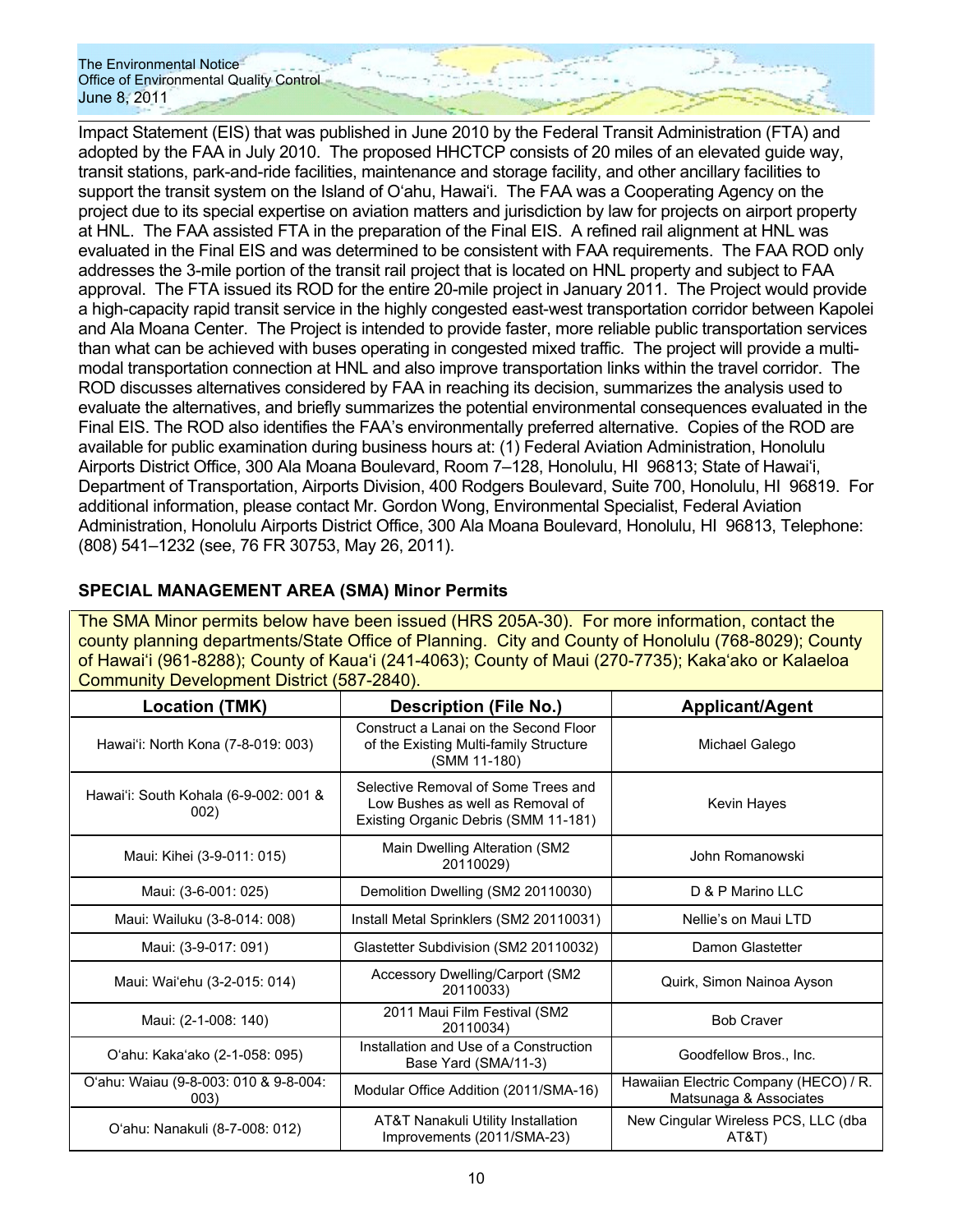### **SHORELINE - Certification Applications**

The shoreline certification applications below are available for review at the DLNR Offices on Kauaʻi, Hawaiʻi, Maui, and Honolulu, 1151 Punchbowl Street, Room 220 (HRS 205A-42 and HAR 13-222-12). All comments shall be submitted in writing to the State Land Surveyor, 1151 Punchbowl Street, Room 210, Honolulu, HI 96813 and postmarked no later than 15 calendar days from the date of the public notice of the application. For more information, call Ian Hirokawa at 587-0420.

| File No. | <b>Date</b> | Location                                                                                                                                                                                                                                            | <b>Applicant/Owner</b>                                           | <b>TMK</b>        |  |
|----------|-------------|-----------------------------------------------------------------------------------------------------------------------------------------------------------------------------------------------------------------------------------------------------|------------------------------------------------------------------|-------------------|--|
| OA-1424  | 5/17/11     | Lot 21 Land Court Application 1059 as shown on Map 3<br>situate at Kapahulu, Honolulu, O'ahu<br>Address: 4312 Kaiko'o Place<br>Purpose: Obtain building permit                                                                                      | 3-1-041:025                                                      |                   |  |
| OA-1425  | 5/17/11     | Lots 4-A, 4 and 29 Section "A", Wai'alae Beach Lots portion<br>R.P. 4475, L.C. Aw. 7713 Ap. 50 to V. Kamamalu situate at<br>Wai'alae Nui. Honolulu. Oahu<br>Address: 4671 Kahala Avenue<br>Purpose: Building permit                                 | Walter P. Thompson, Inc./<br>Up-Front Group Co., Ltd.            | 3-5-005:005 & 008 |  |
| OA-1426  | 5/17/11     | Lot 157 as shown on Map 26 and Lot 297 as shown on Map<br>45 of Land Court Application 1069 situate at Honouliuli, 'Ewa,<br>Oʻahu<br>Address: 91-295 Papipi Road<br>Purpose: Shoreline determination                                                | Park Engineering/ Haseko<br>(Ewa), Inc.                          | 9-1-011:006 & 007 |  |
| OA-1427  | 5/25/11     | Lot 23-F Land Court Application 242 (Map 10) situate at<br>Pu'uloa, 'Ewa, O'ahu<br>Address: 91-129 'Ewa Beach Road<br>Purpose: Permit purposes                                                                                                      | Dean Alcon/ Lester Leu and<br>Lyvonne Leu                        | 9-1-023:001       |  |
| MA-476   | 5/18/11     | Lot 59-B of the Makena Beach Lots being a portion of Land<br>Commission Award 11,216, Apana 21 to M. Kekauonohi<br>situate at Honualua, Makawao, Maui<br>Address: 4456 Makena Road<br>Purpose: Re-certification of shoreline                        | Akamai Land Surveying, Inc./<br>La Canada c/o Stephen Finn       | 2-1-011:029       |  |
| MA-477   | 5/23/11     | "Kahana Village" situate at Kahana, Lahaina, Maui<br>Address: 4531 Lower Honoapi'ilani Road<br>Purpose: Building repairs                                                                                                                            | Valera, Inc./ Kahana Village<br><b>AOAO</b>                      | 4-3-005:029       |  |
| MA-478   | 5/23/11     | Lot 1 John M.P. Tavares Subdivision being a portion of Land<br>Commission Award 520, Apana 1 to J.D. Li and Grant 2079,<br>Apana 3 to Kaiewe situate at Huelo, Hamakualoa, Maui<br>Address: 170 Door of Faith Road<br>Purpose: Subdivision purposes | Jeffree Trudeau/ David C.<br><b>Bolles</b>                       | 2-9-007:052       |  |
| MA-479   | 5/25/11     | Lot D-1 and Lot E Crowell-Raymond Partition portion of Lot 1,<br>Section 4, Second Partition of Hamakuapoko Hui to Kalakini<br>situate at Kuau, Hamakuapoko, Maui<br>Address: 629 Hana Highway<br>Purpose: Determine shoreline setback              | Martina W. Jale/ Christopher<br>K. Lawford                       | 2-6-010:025 & 026 |  |
| KA-352   | 5/24/11     | Lot 3, Land Court Application 889 situate at Waipouli,<br>Kawaihau, Kaua'i<br>Address: 650 Aleka Loop<br>Purpose: Determine shoreline setback                                                                                                       | Esaki Surveying and<br>Mapping, Inc./ Kauai Coconut<br>Beach LLC | 4-3-007:028       |  |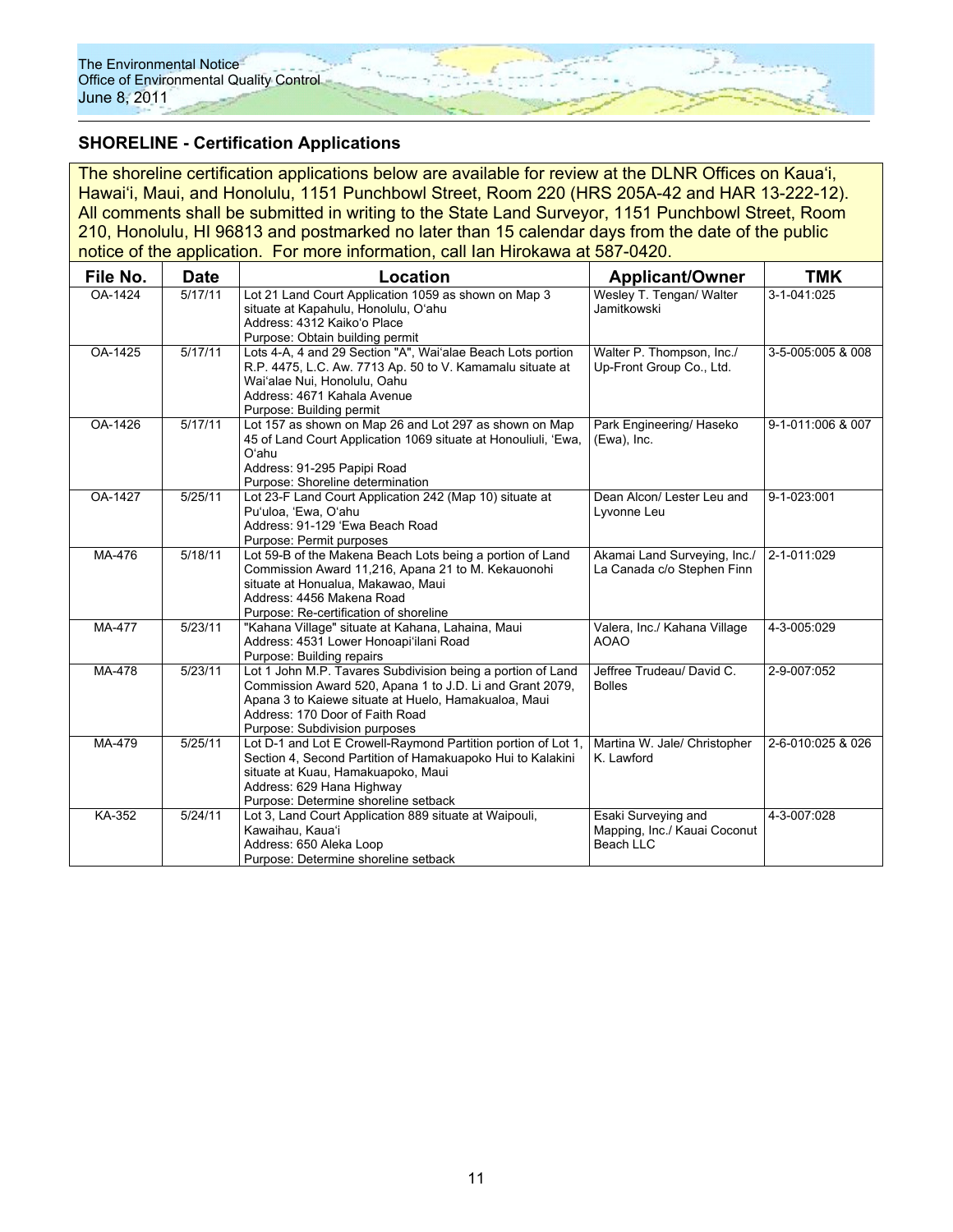### **SHORELINE - Certifications and Rejections**

The shoreline notices below have been proposed for certification or rejection by DLNR (HRS 205A-42 and HAR 13-222-26). Any person or agency who wants to appeal shall file a notice of appeal in writing with DLNR no later than 20 calendar days from the date of this public notice. Send the appeal to the Board of Land and Natural Resource, 1151 Punchbowl Street, Room 220, Honolulu, HI 96813.

| File No. | <b>Proposed/Rejected</b>                   | Location                                                                                                                                                                                                                                                           | <b>Applicant/Owner</b>                                                                                      | TMK                       |
|----------|--------------------------------------------|--------------------------------------------------------------------------------------------------------------------------------------------------------------------------------------------------------------------------------------------------------------------|-------------------------------------------------------------------------------------------------------------|---------------------------|
| OA-1416  | <b>Proposed Shoreline</b><br>Certification | Lot 1188 of Land Court Application 677, Map<br>301 situate at Kailua, Ko'olaupoko, O'ahu<br>Address: 59 Kailuana Place<br>Purpose: Development of property                                                                                                         | Dennis K. Hashimoto/ 59<br>Kailuana Place LLC                                                               | 4-3-022:018               |
| OA-1420  | <b>Proposed Shoreline</b><br>Certification | Parcel 32 situate at Pupukea, Ko'olauloa,<br>Oʻahu<br>Address: 59-355 Ke Nui Road<br>Purpose: Obtain building permit                                                                                                                                               | Wesley T. Tengan/<br>Charles Scott, Jr.                                                                     | 5-9-020:032               |
| MA-467   | Proposed Shoreline<br>Certification        | Lot 41-A, 47-A and TMK: (2) 4-3-002:028<br>Mailepahi Hui Partition being portion of Royal<br>Patent 1663, Land Commission Award 5524 to<br>L. Konia situate at Napili 2 & 3, Ka'anapali,<br>Maui<br>Address: 5900 Honoapi'ilani Road<br>Purpose: Shoreline setback | Gregg Nelson/ Napili Kai,<br>Ltd.                                                                           | 4-3-002:026, 027 &<br>028 |
| HA-436   | <b>Proposed Shoreline</b><br>Certification | Portion of Grant 4856 to John Hind and whole<br>of Grant 10.644 to Ichiro Goto situate at<br>Lalamilo, South Kohala, Island of Hawai'i<br>Address: Kawaihae-Puako Road<br>Purpose: Determine building setback                                                      | One Puako Bay<br>Associates, LLC/One<br>Puako Bay Associates,<br>LLC                                        | 6-9-002:001 & 002         |
| KA-348   | <b>Proposed Shoreline</b><br>Certification | Lot 3 as shown on Map 1 of Land Court<br>Application No. 1469 situate at Wai'oli and<br>Waipa, Halelea, Kaua'i<br>Address: 5582 Weke Road<br>Purpose: Building permit application                                                                                  | Peter Taylor Engineer and 5-5-005:010<br>Land Surveyor, Inc./Jan<br>Hailey Trust, Jan<br>Elizabeth, Trustee |                           |

# **POLLUTION CONTROL PERMITS**

Below are some pollution control permits before the State Department of Health (HRS 342B and HAR 11-60.1). For more information, contact the number given.

| <b>Branch</b><br><b>Permit Type</b>                                    | <b>Applicant and</b><br><b>Permit Number</b>                                                                              | <b>Project</b><br>Location                                                                                           | <b>Date</b>                 | <b>Proposed</b><br><b>Use</b>                                                                                                                            |
|------------------------------------------------------------------------|---------------------------------------------------------------------------------------------------------------------------|----------------------------------------------------------------------------------------------------------------------|-----------------------------|----------------------------------------------------------------------------------------------------------------------------------------------------------|
| Clean Air Branch,<br>586-4200, Covered<br>Source Permit                | U.S. Dry Cleaning<br>Corporation dba Young<br>Laundry<br>CSP No. 0278-02-C<br>Initial Application No.<br>0278-05          | Located at:<br>1930 Auiki Street<br>Honolulu, O'ahu                                                                  | Comments<br>Due:<br>6/31/11 | 125 HP and 300 HP<br><b>Boilers</b>                                                                                                                      |
| Clean Air Branch,<br>586-4200, -Covered<br>Source Permit               | <b>Delta Construction</b><br>Corporation<br>CSP No. 0696-01-CT<br>Application for Significant<br>Modification No. 0696-04 | Located at:<br>Various Temporary Sites,<br>State of Hawai'i                                                          | Comments<br>Due:<br>6/27/11 | Crushing and<br><b>Screening Plants</b>                                                                                                                  |
| Clean Air Branch,<br>586-4200, Non-<br><b>Covered Source</b><br>Permit | T.J. Gomes Trucking<br>Company, Inc.<br><b>Modification Application</b><br>No. 0666-02<br>NSP No. 0666-01-N               | Located at:<br><b>UTM Coordinates (Zone</b><br>4)<br>759,913 Meters East,<br>2,311,195 Meters North<br>Wailuku, Maui | Issued:<br>5/25/11          | 280 TPH Mobile<br>Screen with 99 hp<br>Diesel Engine, 159<br>tph screen with 40 hp<br>diesel engine, and<br>688 tph screen with<br>46.5 hp diesel engine |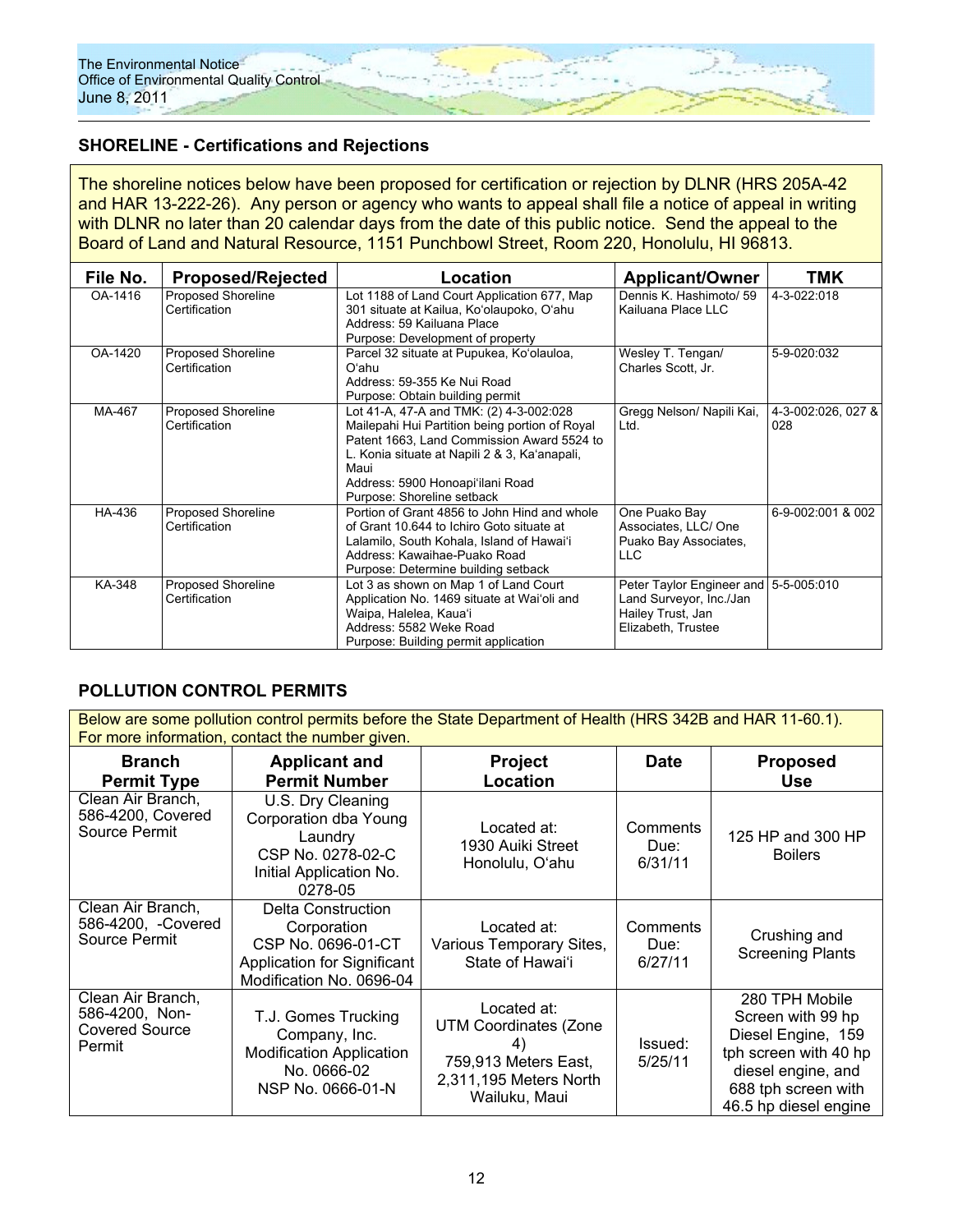| Clean Air Branch,<br>586-4200, Covered<br>Source Permit | <b>MEI</b> Corporation<br><b>Application for Renewal</b><br>No. 0543-03<br><b>Application for Minor</b><br>Modification No. 0543-04<br>CSP No. 0543-01-CT | Located at:<br>Various Temporary Sites,<br>State of Hawai'i | Issued:<br>5/25/11 | Crushing and<br><b>Screening Plants</b> |
|---------------------------------------------------------|-----------------------------------------------------------------------------------------------------------------------------------------------------------|-------------------------------------------------------------|--------------------|-----------------------------------------|
|---------------------------------------------------------|-----------------------------------------------------------------------------------------------------------------------------------------------------------|-------------------------------------------------------------|--------------------|-----------------------------------------|

### **FEDERAL NOTICES**

### **Endangered and Threatened Wildlife and Plants: Proposed Rulemaking To Revise Critical Habitat for Hawaiian Monk Seals**

The National Marine Fisheries Service (NMFS) proposes revising the current critical habitat for the Hawaiian monk seal (*Monachusschauinslandi*) by extending the current designation in the Northwestern Hawaiian Islands (NWHI) out to the 500-meter (m) depth contour and including Sand Island at Midway Islands; and by designating six new areas in the main Hawaiian Islands (MHI), pursuant to section 4 of the Endangered Species Act (ESA). Specific areas proposed for the MHI include terrestrial and marine habitat from 5 m inland from the shoreline extending seaward to the 500-m depth contour around: Kaula Island, Niʻihau, Kauaʻi, Oʻahu, Maui Nui (including Kahoʻolawe, Lānaʻi, Maui, and Molokaʻi), and Hawaiʻi (except those areas that have been identified as not included in the designation). NMFS proposes to exclude the following areas from designation because the national security benefits of exclusion outweigh the benefits of inclusion, and exclusion will not result in extinction of the species: Kingfisher Underwater Training area in marine areas off the northeast coast of Niʻihau; Pacific Missile Range Facility Main Base at Barking Sands, Kauaʻi; Pacific Missile Range Facility Offshore Areas in marine areas off the western coast of Kauai; the Naval Defensive Sea Area and Puʻuloa Underwater Training Range in marine areas outside Pearl Harbor, Oʻahu; and the Shallow Water Minefield Sonar Training Range off the western coast of Kahoʻolawe in the Maui Nui area. NMFS solicits comments on all aspects of the proposal, including information on the economic, national security, and other relevant impacts and NMFS will consider additional information received prior to making a final designation. Comments on this proposed rule to designate critical habitat must be received no later than August 31, 2011. For additional information please contact Jean Higgins, NMFS, Pacific Islands Regional Office, (808) 944–2157; Lance Smith, NMFS, Pacific Islands Regional Office, (808) 944–2258; or Marta Nammack, NMFS, Office of Protected Resources (301) 713–1401 (see, 76 FR 32026, June 2, 2011).

### **Notification of Meeting of Western Pacific Fisheries Management Council**

The Western Pacific Fishery Management Council (Council) will hold meetings of its 107th Scientific and Statistical Committee (SSC) and its 151st Council meeting to take actions on fishery management issues in the Western Pacific Region. The SSC will meet on June 13–15, 2011, between 8:30 a.m. and 5 p.m.; the Council's Executive and Budget Standing Committee will meet on June 15, 2011, between 3 p.m. and 5 p.m.; the 151st Council meeting will meet on June 16–18, 2011, between 9 a.m. and 6 p.m.

All meetings will be held at the Waikiki Beach Marriott Resort & Spa, 2552 Kalakaua Avenue, Honolulu, HI 96815–3699; telephone: (808) 922 6611. For additional information please contact Kitty M. Simonds, Executive Director at (808) 522–8220 (see, 76 FR 30107, May 24, 2011).

### **Permit Application for Marine Mammals, File No. 16053**

The National Marine Fisheries Service has noted that Paul E. Nachtigall, PhD, Marine Mammal Research Program Hawaiʻi Institute of Marine Biology, P.O. Box 1106, Kailua, Hawaiʻi 96734, has applied in due form for a permit to conduct scientific research on cetaceans stranded or in rehabilitation facilities in the U.S. Written, telefaxed, or e-mail comments must be received on or before June 16, 2011. The application and related documents are available upon written request or by appointment. For more information, contact Amy Sloane or Kristy Beard at (301) 713-2289. Comments may be sent by facsimile to (301) 713-0376 or by electronic mail to *NMFS.Pr1Comments@noaa.gov* (see, 76 FR 28422, May 17, 2011)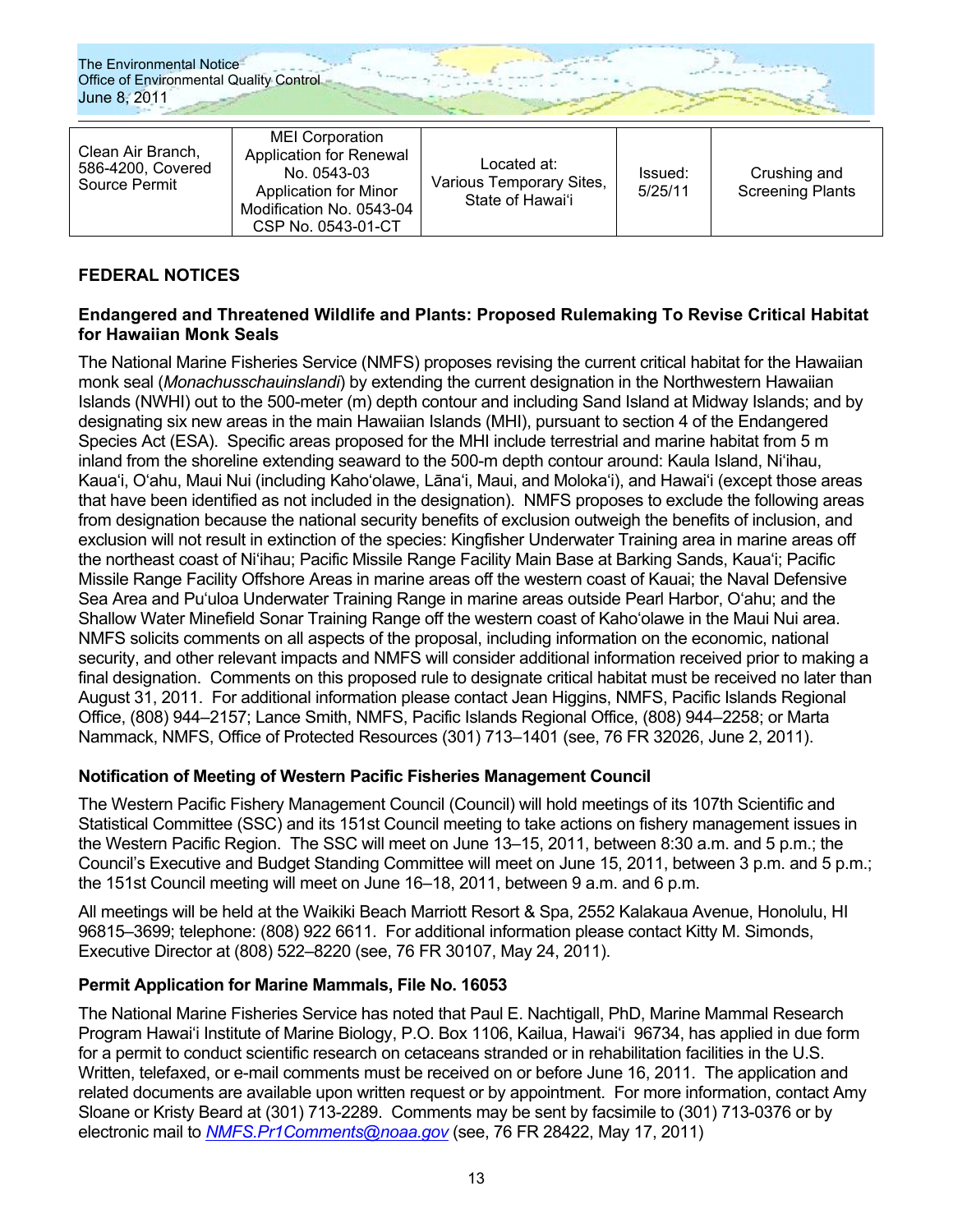

### **Notice of Availability of Draft Recovery Plan for** *Phyllostegiahispida;* **Addendum to the Molokai Plant Cluster Recovery Plan**

The U.S. Fish and Wildlife Service (FES) announces the availability of its draft recovery plan for *Phyllostegia hispida* under the Endangered Species Act of 1973, as amended (Act). This draft plan is an addendum to the recovery plan for the Molokai Plant Cluster published in September of 1996. This plant species is endemic to the island of Molokaʻi, Hawaiʻi. FWS requests review and comment its plan from local, State, and Federal agencies and the public. Written comments must be received on or before August 1, 2011. An electronic copy of the draft recovery plan is available at our Web site at *http://endangered.fws.gov/recovery/index.html#plans.* Alternatively, copies of the recovery plan are available from the U.S. Fish and Wildlife Service, Pacific Islands Fish and Wildlife Office, 300 Ala Moana Boulevard, Room 3–122, Box 50088, Honolulu, HI 96850 (phone: 808–792– 9400); for more information please contact Jeff Newman, Deputy Field Supervisor, at the above address/telephone number (see, 76 FR 31973, June 2, 2011).

#### **Importation of Plants for Planting; Establishing a Category of Plants for Planting Not Authorized for Importation Pending Pest Risk Analysis**

The Animal and Plant Health Inspection Service of the U.S. Department of Agriculture (APHIS) is amending the regulations to establish a new category of regulated articles in the regulations governing the importation of nursery stock, also known as plants for planting. This category will list taxa of plants for planting whose importation is not authorized pending pest risk analysis. If scientific evidence indicates that a taxon of plants for planting is a quarantine pest or a host of a quarantine pest, we will publish a notice that will announce our determination that the taxon is a quarantine pest or a host of a quarantine pest, cite the scientific evidence we considered in making this determination, and give the public an opportunity to comment on our determination. If we receive no comments that change our determination, the taxon will subsequently be added to the new category. We will allow any person to petition for a pest risk analysis to be conducted to consider whether to remove a taxon that has been added to the new category. After the pest risk analysis is completed, we will remove the taxon from the category and allow its importation subject to general requirements, allow its importation subject to specific restrictions, or prohibit its importation. We will consider applications for permits to import small quantities of germplasm from taxa whose importation is not authorized pending pest risk analysis, for experimental or scientific purposes under controlled conditions. This new category will allow us to take prompt action on evidence that the importation of a taxon of plants for planting poses a risk while continuing to allow for public participation in the process. The effective date of these amendments is June 27, 2011. For more information, please contact Dr. Arnold Tschanz, Senior Plant Pathologist, Plants for Planting Policy, Risk Management and Plants for Planting Policy, RPM, PPQ, APHIS, 4700 River Road Unit 133, Riverdale, MD 20737–1236; (301) 734–0627 (see, 76 FR 31172, May 27, 2011).

# **Receipt of Applications for Enhancement of Survival Permits**

In accordance with the requirements of the Endangered Species Act of 1973, as amended (Act), the U. S. Fish and Wildlife Service (FWS) invites the public to comment on applications for permits to conduct enhancement of survival activities with endangered species. To ensure consideration, please send written comments by June 20, 2011. Comments can be sent to

the Endangered Species Program Manager, Ecological Services, U.S. Fish and Wildlife Service, 911 NE., 11<sup>th</sup> Avenue, Portland, OR 97232-4181.

### **Permit No. TE–39185A**

*Applicant:* Pei-Luen Lu, Honolulu, Hawaiʻi

The applicant requests a permit to remove and reduce to possession (collect plant parts) *Pleomele hawaiiensis* (halapepe) at Hawaiʻi Volcanoes National Park, Hawaiʻi Island, Hawaiʻi, in conjunction with genetic research for the purpose of enhancing its survival.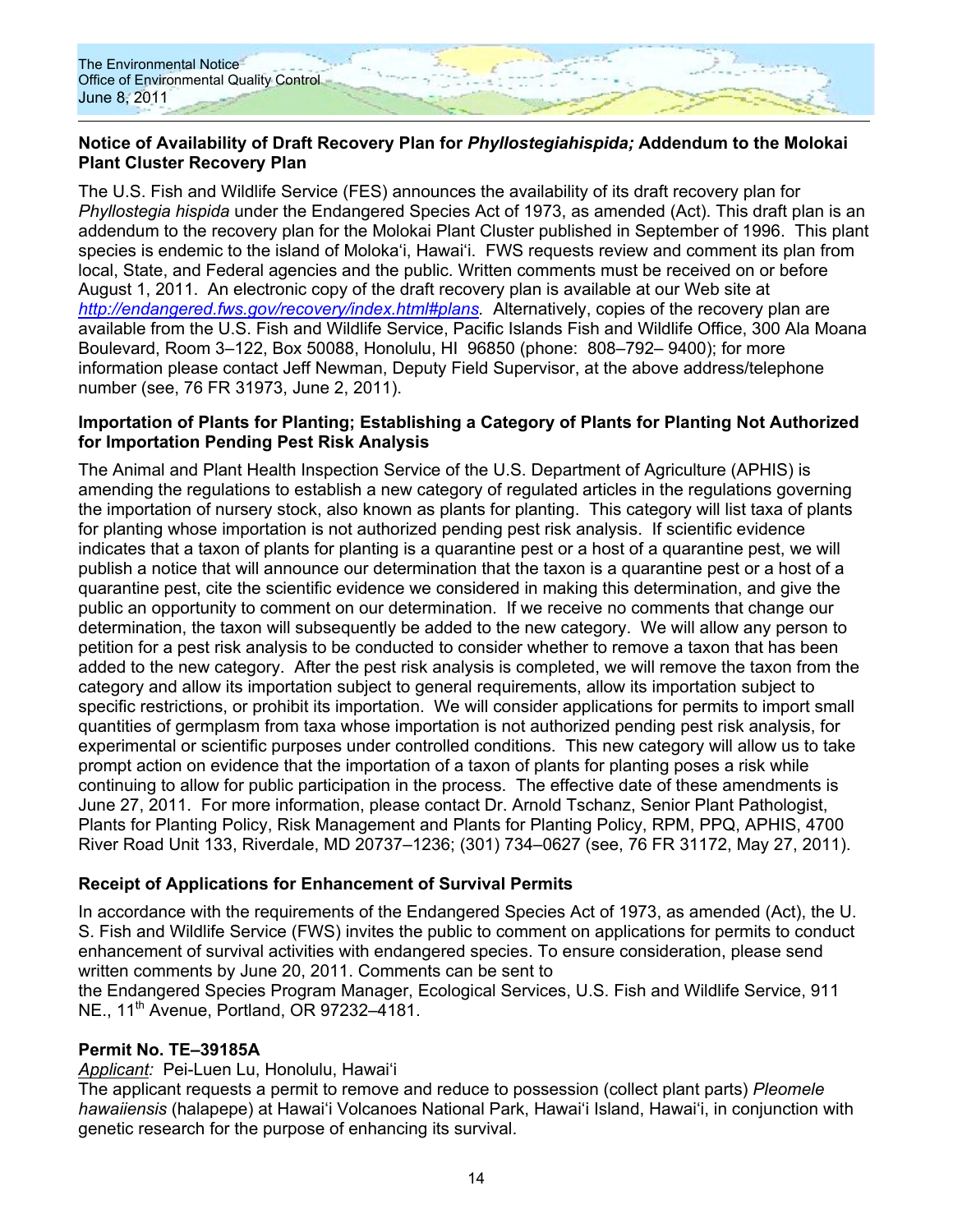

### **Permit No. TE–149068**

*Applicant:* Eric VanderWerf, Honolulu, Hawaiʻi

The permittee requests a permit amendment to take (harass by survey using taped-playback; monitor nests) the Oʻahu ʻelepaio (*Chasiempis sandwichensis ibidis)* on Oʻahu Island, Hawaiʻi, in conjunction with life history studies for the purpose of enhancing its survival.

#### **Permit No. TE–40123A**

*Applicant:* Pohakuloa Training Area, U.S. Army, Hilo, Hawaiʻi

The permittee requests an amendment to remove and reduce to possession (collect plants and their parts) *Asplenium peruviana var. insulare* (fragile fern), *Haplostachys haplostachya* (honohono), *Kadua coriacea* (kioele), *Isodendrion hosakae* (aupaka), *Melanthera venosa* (spreading nehe), *Neraudia ovata*  (maoloa), *Portulaca sclerocarpa* (poe), *Silene lanceolata* (lance-leaf catchfly), *Solanum incompletum*  (popolo ku mai), *Spermolepis hawaiiensis* (Hawaiian parsley), *Stenogyne angustifolia* (creeping mint), *Tetramolopium arenarium* (Mauna Kea pamakani), *Vigna o-wahuensis* (Oʻahu cowpea), and *Zanthoxylum hawaiiense* (ae) at Pohakuloa Training Area, Hawaiʻi Island, Hawaiʻi, in conjunction with *ex situ* genetic storage, controlled propagation, and outplanting for the purpose of enhancing their survival.

### **Permit No. TE–42195A**

*Applicant:* U.S. Navy

The applicant requests a permit to take (harass by survey using tapedplayback) the Mariana common moorhen (*Gallinula chloropus guami*) on Guam, in conjunction with life history studies for the purpose of enhancing its survival.

For additional information on any of the above, please contact Linda Belluomini, Fish and Wildlife Biologist, at the above address or by telephone (503) 231–6131) or facsimile (503) 231–6243 (see, 76 FR 29005, May 19, 2011).